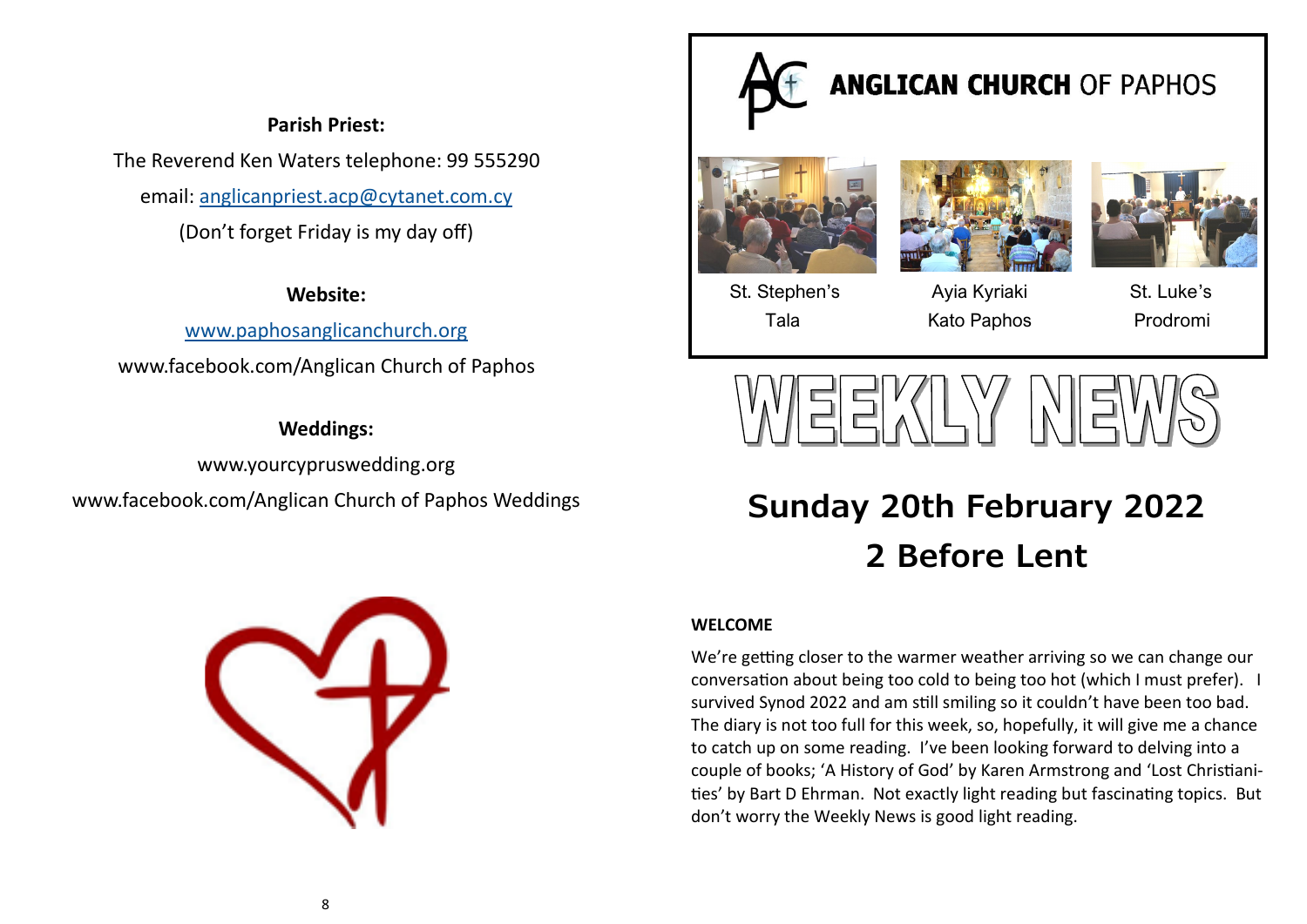## **Collect:**

Almighty God, you have created the heavens and the earth and made us in your own image: teach us to discern your hand in all your works and your likeness in all your children; through Jesus Christ your Son our Lord, who with you and the Holy Spirit reigns supreme over all things, now and for ever. Amen

## **A Prayer for this week:**

Let us keep our faith in God strong, and may God answer our prayers this week, let us bless all those around us with the Good News of Jesus, the Christ, our saviour. Let us face the week ahead with joy in our hearts and a spring in our step. Amen

#### *Psalm 33: 20-22*

"We wait in hope for the Lord; he is our help and our shield. In him our hearts rejoice, for we trust in his holy name. May your unfailing love be with us, Lord, even as we put our hope in you."

#### **Our Diocese:**

Pray for the Provinces of the whole Anglican Communion, their people and Primates, especially Archbishop Michael and our Province of Jerusalem and the Middle East and Diocese of Cyprus and the Gulf.

See the downloadable Prayer Calendar here: https://cypgulf.org/wpcontent/uploads/2021/11/Diocesan-Prayer-Guide-Nov21-May22.pdf

#### **In our own Parish of Paphos:**

Loving and gracious God, our lives are often pushed and pulled by hundreds of decisions and activities. In this busy pace of life we realise we should pause, take a breath and think about our need to be in touch with the meaning of our faith. We ask you to send your Holy Spirit upon us to be our Helper and Guide as we go into this new week. Guide us in our pastoral care, gift us with a spirit of openness and generosity, as we walk with each other as companions on this journey, seeking ways to bring the Good News to all. Make us aware of our many opportunities and responsibilities to be the witnesses of your love, mercy, and call to new life. May we all

## **God's Eternal Blessings**

God's eternal blessings

Flows down from above

To equip us in His mission

To spread His wondrous love

So He can always use us And stretch us in our faith, So we may be a blessing To others by His grace

For everything we need, God will graciously provide Through His eternal blessings That's abundant in our lives. © By M.S.Lowndes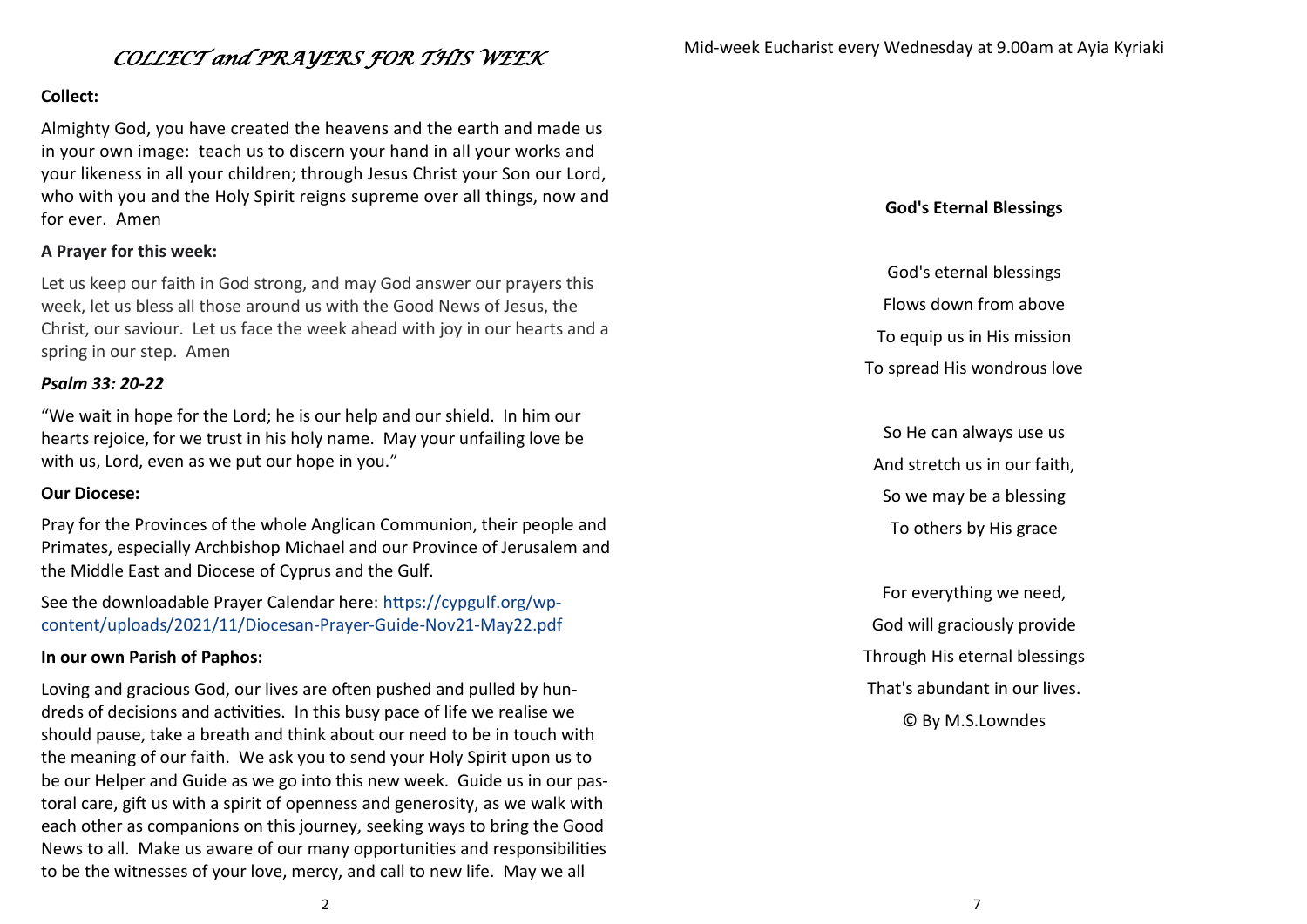## **EVENTS**

#### **Beetle Drive**

This will take place on Shrove Tuesday,  $1<sup>st</sup>$  March, at the Stephanie Restaurant, Tala. Tickets are available from Sunday  $6<sup>th</sup>$  February at a cost of  $£17$ . There will be a raffle and proceeds will go to Church funds.

## **Possible future Events**

| 15 <sup>th</sup> March                                              | Nicosia Coach trip                           |
|---------------------------------------------------------------------|----------------------------------------------|
| 17 <sup>th</sup> April                                              | <b>Traditional Easter Lunch</b>              |
| 18 <sup>th</sup> April                                              | <b>Annual Sponsored Walk</b>                 |
| 23rd April                                                          | St George's Day                              |
| Mid May                                                             | <b>Spring Fayre</b>                          |
| 26 May                                                              | Ascension Day Service & picnic in the forest |
| Early June                                                          | World Day of Prayer                          |
| Mid July                                                            | Annual BBQ                                   |
| <b>SERVICES</b>                                                     |                                              |
| 20 <sup>th</sup> February                                           |                                              |
| 8.15am Sung Eucharist Ayia Kyriaki                                  |                                              |
| 11.00am Morning Worship St Luke's                                   |                                              |
| 11.00am Holy Communion St Stephen's                                 |                                              |
| <b>Readings:</b>                                                    |                                              |
| Genesis 2: 4b-9, 15-25; Psalm 65; Revelation 4: 1-11; Luke 8: 22-25 |                                              |
| 27 <sup>th</sup> February                                           |                                              |

8.15am Sung Eucharist Ayia Kyriaki

11.00am Holy Communion St Luke's

11.00am Morning Worship St Stephen's

## **Readings:**

Exodus 34: 29-35; Psalm 99; 2 Corinthians 3: 12-18, 4: 1-2; Luke 9: 28-36

grow in faith through prayer, the Gospel, and the Eucharist. Help us to be a people of courage, faith, and holiness. Amen

#### **God Slot:**

A question that I'm asked as a Priest - Where is God when it hurts and life is difficult? Jesus Himself faces this challenge on the cross when he asked, "My God, my God, why have you forsaken me?" (Matthew 27: 46) In His time of pain, it appeared as if God the Father did not care or was not there. Yet it's clear that Christ's pain on the cross later served as part of God's glorious plan to reveal the resurrected Jesus and bring salvation to many. This insight also applies to times of struggle in our own lives. In times of trouble, we tend to rely upon emotions. These emotions question whether God is really there because he doesn't appear to be at work during our struggle. Yet just as with Jesus on the cross, God is still at work even when it doesn't feel like it. In Romans 8: 28 it says "And we know that for those who love God all things work together for good, for those who are called according to his purpose." In times when God feels distant, we can continue to trust that he is there, that he loves us, and has a purpose for our lives. We can rest in his promises from his Word, knowing that his power is made perfect in weakness (2 Corinthians 12: 9-10).

God Bless,

#### Revd. Ken

**Joke Spot**: Little Johnny was in the Religious Education class where the story of Adam and Eve was being carefully explained to the children. Following the story, the children were asked to draw a picture that would illustrate the story. Little Johnny drew a picture of a car with three people in it. In the front seat was a man and in the back seat, a man and a woman. The teacher was at a loss to understand how this illustrated the lesson of Adam and Eve. Little Johnny was prompt with his explanation. "Why, this is God driving Adam and Eve out of the garden!"

Growing old is inevitable, growing up is optional.

#### **WHAT DO YOU CALL THEM?**

Some of you have asked what is the difference between the titles **Reverend, Father, Pastor and Chaplain**, and what should the priest be called? The following is an oversimplification: In standard Anglican use the